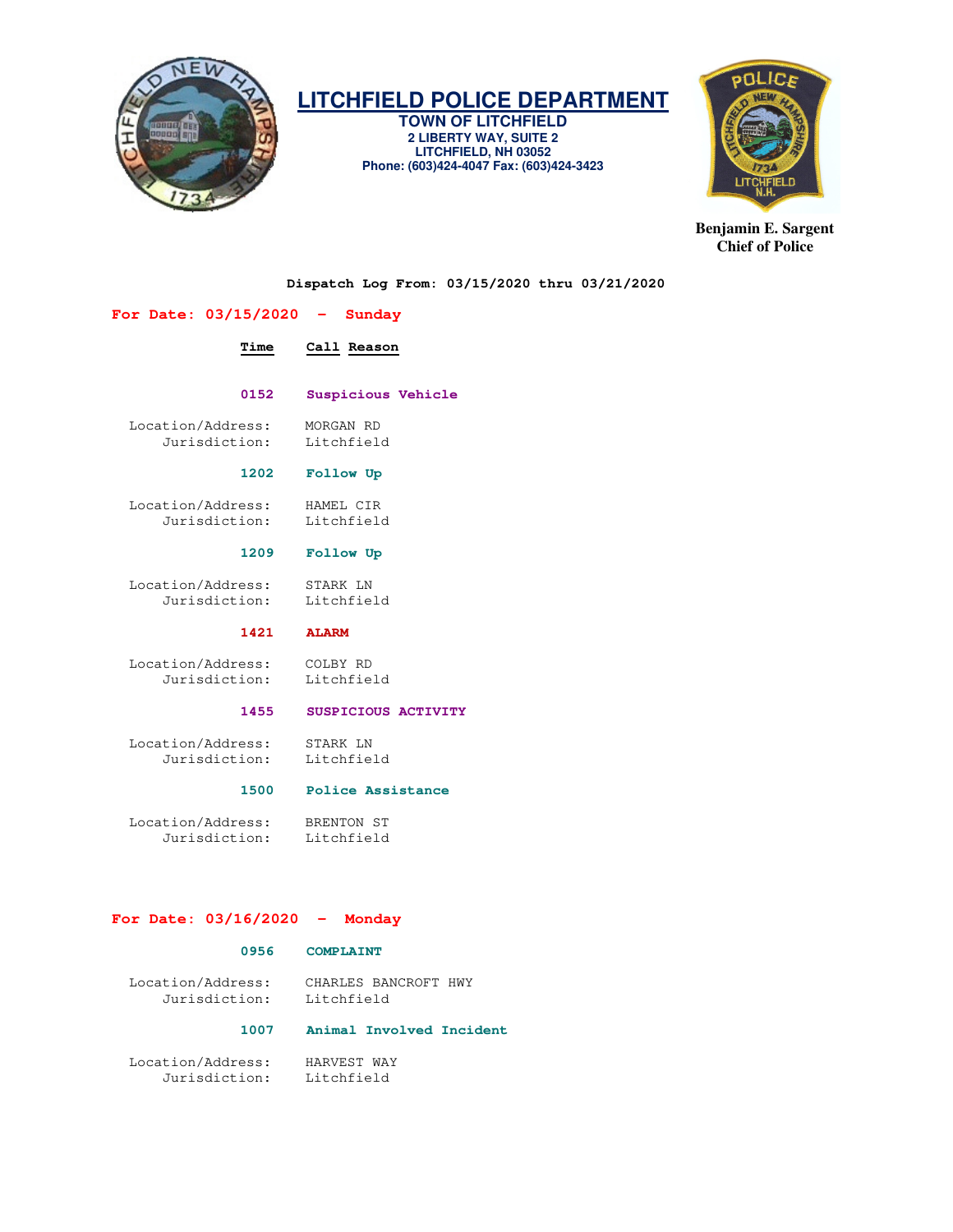#### **1041 THEFT**

 Location/Address: STARK LN Jurisdiction: Litchfield

#### **1145 Identity Theft**

 Location/Address: CHARLES BANCROFT HWY Jurisdiction: Litchfield

### **1207 FOUND/LOST PROPERTY**

 Location/Address: TALENT RD Jurisdiction: Litchfield

# **1302 Follow Up**

 Location/Address: BRENTON ST Jurisdiction: Litchfield

### **1600 Motor Vehicle Accident**

 Location/Address: CHARLES BANCROFT HWY Jurisdiction: Litchfield

#### **1641 MISSING PERSON**

 Location/Address: COLBY RD Jurisdiction: Litchfield

# **1653 MOTOR VEHICLE LOCKOUT**

 Location/Address: CHARLES BANCROFT HWY Jurisdiction: Litchfield

#### **1716 Identity Theft**

 Location/Address: WOODLAND DR Jurisdiction: Litchfield

#### **1919 Follow Up**

Location/Address: BRENTON ST<br>Jurisdiction: Litchfield Jurisdiction:

# **For Date: 03/17/2020 - Tuesday**

#### **0955 ASSIST OTHER AGENCY**

 Location/Address: MCELWAIN DR Jurisdiction: Litchfield

# **1419 Animal Involved Incident**

 Location/Address: PINECREST RD Jurisdiction: Litchfield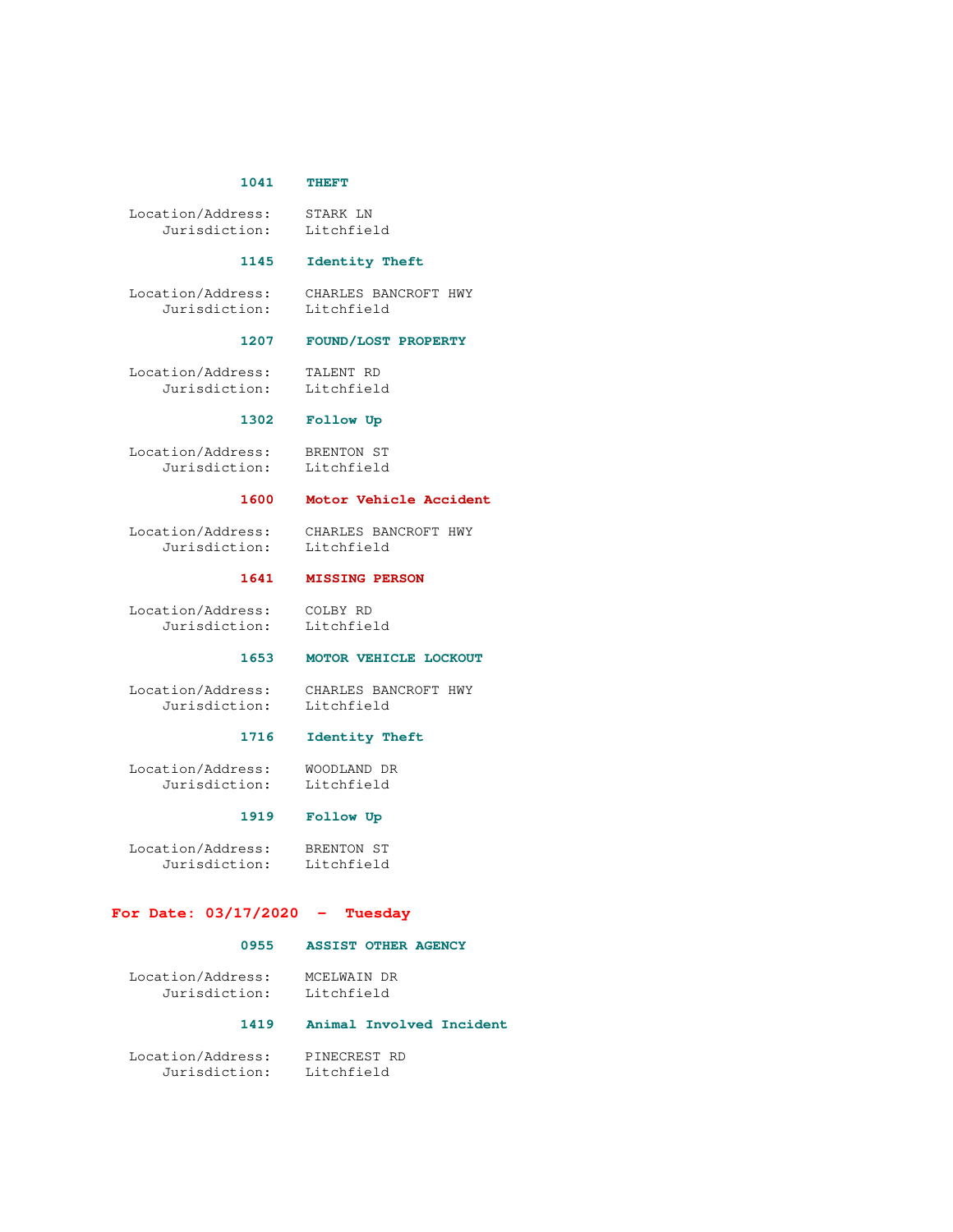

# **LITCHFIELD POLICE DEPARTMENT**

**TOWN OF LITCHFIELD 2 LIBERTY WAY, SUITE 2 LITCHFIELD, NH 03052 Phone: (603)424-4047 Fax: (603)424-3423** 



**Benjamin E. Sargent Chief of Police** 

# **For Date: 03/18/2020 - Wednesday**

 **0026 DOMESTIC DISTURBANCE** 

| Location/Address:<br>Jurisdiction: Litchfield | NESENKEAG DR                           |
|-----------------------------------------------|----------------------------------------|
|                                               | Refer To Arrest: 20-22-AR              |
| Arrest:                                       | SOULE, JAKOB ADRIEN                    |
| Address:                                      | LITCHFIELD, NH                         |
| Age:                                          | 19                                     |
| Charges:                                      | Domestic Violence (Simple Assault)     |
|                                               | Criminal Mischief                      |
|                                               | Simple Assault; Physical Contact or BI |
| Refer To $P/C: 20-23-AR$                      |                                        |
| $P/C$ :                                       | SOULE, JAKOB ADRIEN                    |
| Address:                                      | LITCHFIELD, NH                         |
| Age:                                          | 19                                     |
| Charges:                                      | PROTECTIVE CUSTODY OF INEBRIATE        |

#### **0830 ASSIST OTHER AGENCY**

 Location/Address: LIBERTY WAY Jurisdiction: Litchfield

#### **1007 ASSIST OTHER AGENCY**

Location/Address: LIBERTY WAY<br>Jurisdiction: Litchfield Jurisdiction:

#### **1056 MOTOR VEHICLE COMPLAINT**

 Location/Address: CHARLES BANCROFT HWY Jurisdiction:

#### **1430 Scam Telephone**

 Location/Address: PILGRIM DR Jurisdiction: Litchfield

# **1452 Follow Up**

Location/Address: LIBERTY WAY<br>Jurisdiction: Litchfield Jurisdiction:

#### **1514 WELFARE CHECK**

 Location/Address: DARLENE LN Jurisdiction:

# **1854 Fire, Auto**

Jurisdiction: Litchfield

Location/Address: CHARLES BANCROFT HWY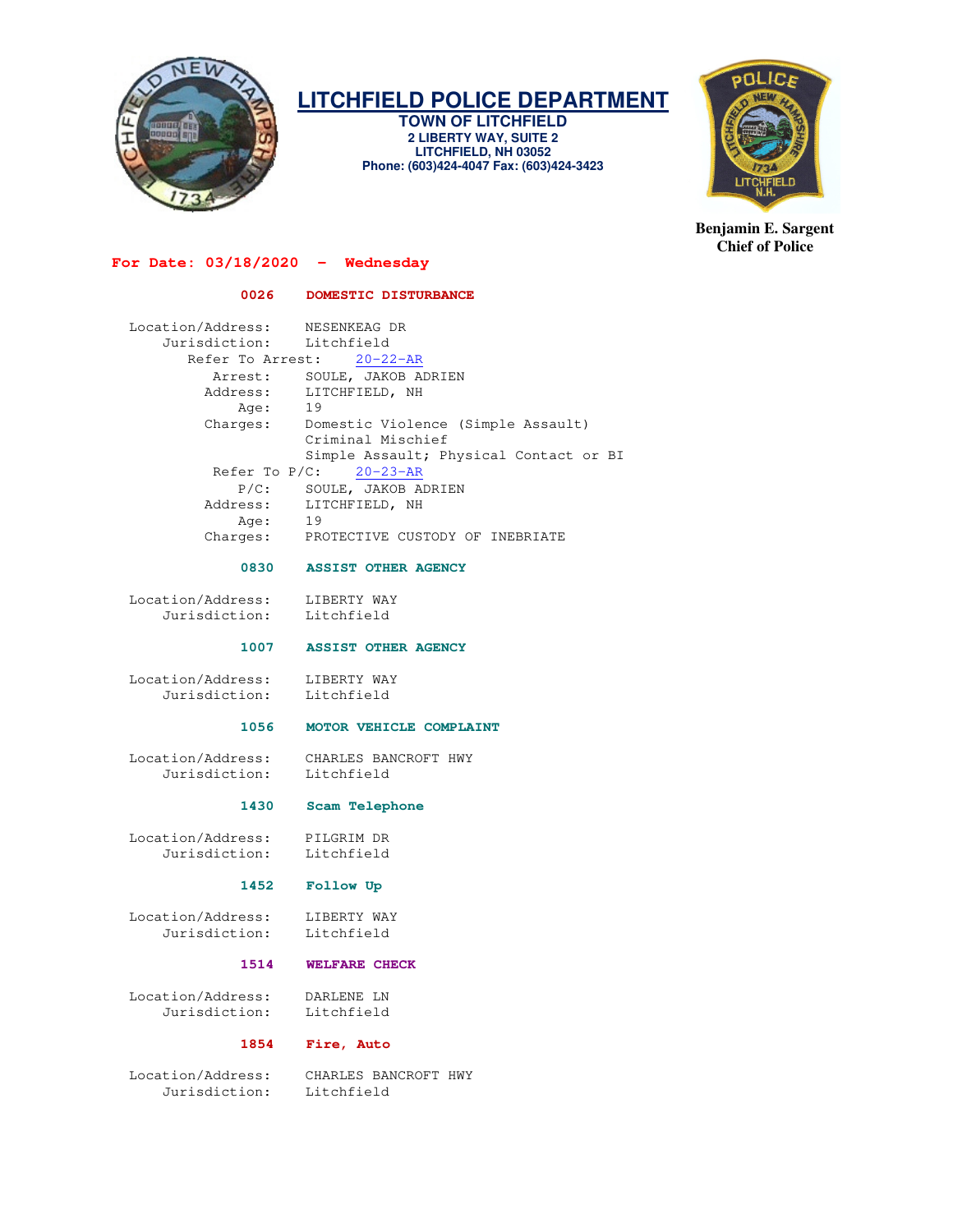#### **1916 Civil Standby**

 Location/Address: NESENKEAG DR Jurisdiction: Litchfield

#### **For Date: 03/19/2020 - Thursday**

#### **0326 Suspicious Person**

 Location/Address: PAGE RD Jurisdiction: Litchfield

#### **0950 Restraining Order Violation**

 Location/Address: WOODLAND DR Jurisdiction: Litchfield

# **0955 Civil Standby**

 Location/Address: WOODLAND DR Jurisdiction: Litchfield

# **1257 Scam Telephone**

 Location/Address: LANCE AVE Jurisdiction: Litchfield

#### **1540 ASSIST OTHER AGENCY**

 Location/Address: LIBERTY WAY Jurisdiction: Litchfield

#### **1635 ASSIST OTHER AGENCY**

 Location/Address: LIBERTY WAY Jurisdiction: Litchfield

# **1801 MEDICAL EMERGENCY**

 Location/Address: CUTLER RD Jurisdiction: Litchfield

#### **1937 PAPERWORK SERVICE**

 Location/Address: CORNING RD Jurisdiction: Litchfield

#### **2258 DOMESTIC DISTURBANCE**

 Location/Address: LOUISE DR Jurisdiction: Litchfield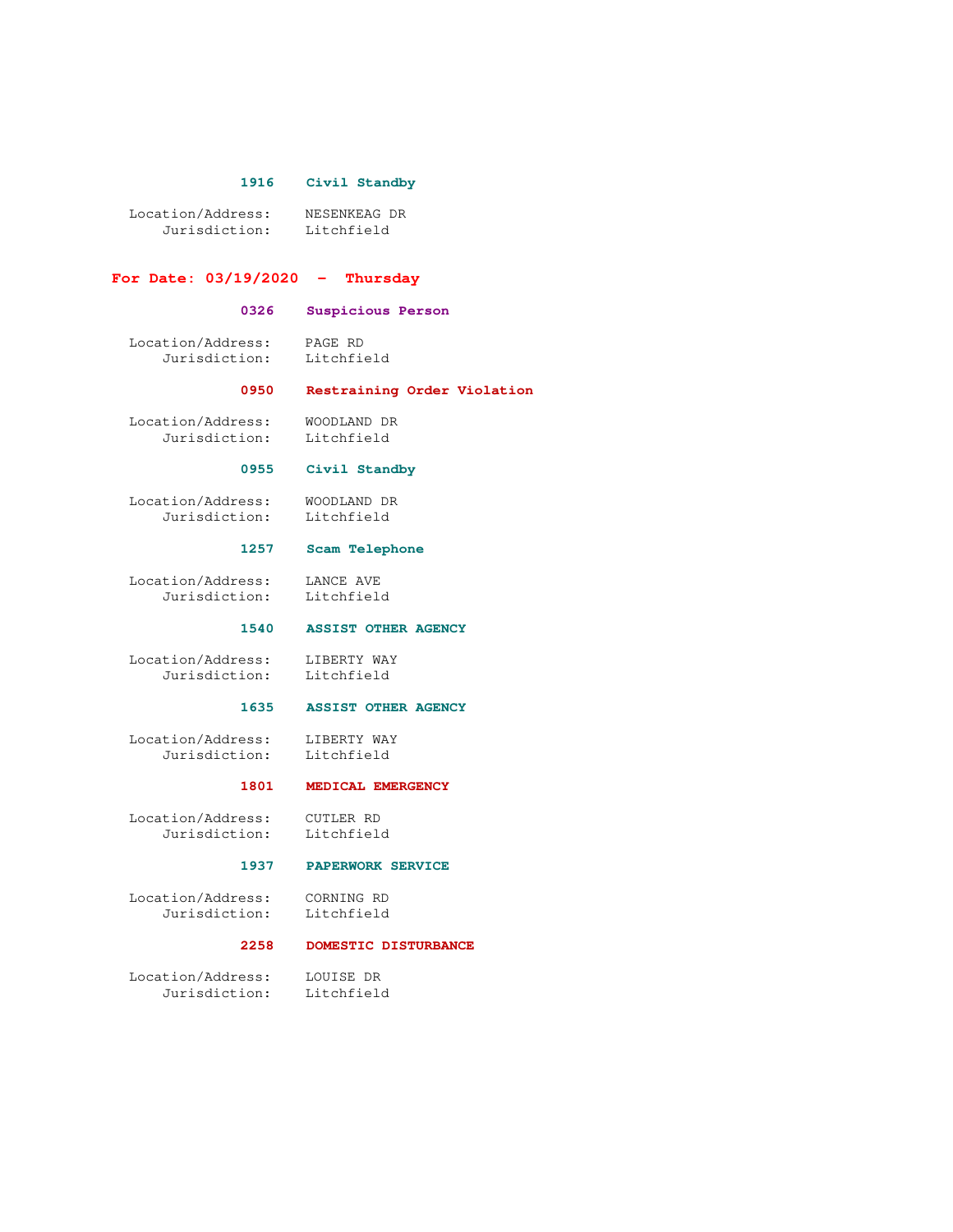

# **LITCHFIELD POLICE DEPARTMENT**

**TOWN OF LITCHFIELD 2 LIBERTY WAY, SUITE 2 LITCHFIELD, NH 03052 Phone: (603)424-4047 Fax: (603)424-3423** 



**Benjamin E. Sargent Chief of Police** 

# **For Date: 03/20/2020 - Friday**

## **0629 Police Service**

Location/Address: LIBERTY WAY<br>Jurisdiction: Litchfield Jurisdiction:

#### **1107 Police Service**

 Location/Address: HILLCREST RD Jurisdiction: Litchfield

#### **1214 Scam Telephone**

 Location/Address: PINECREST RD Jurisdiction: Litchfield

### **1222 FOUND/LOST PROPERTY**

Location/Address: HIGHLANDER CT<br>Jurisdiction: Litchfield Jurisdiction:

#### **1508 Child Custody**

 Location/Address: PONDVIEW DR Jurisdiction:

# **1552 MOTOR VEHICLE COMPLAINT**

 Location/Address: CHARLES BANCROFT HWY Jurisdiction: Litchfield

### **1645 COMPLAINT**

 Location/Address: WOODBURN DR Jurisdiction:

# **1655 Follow Up**

Location/Address: LIBERTY WAY<br>Jurisdiction: Litchfield Jurisdiction:

### **1750 FOUND/LOST PROPERTY**

 Location/Address: LIBERTY WAY Jurisdiction: Litchfield

#### **1908 ALARM**

 Location/Address: KILN DR Jurisdiction: Litchfield